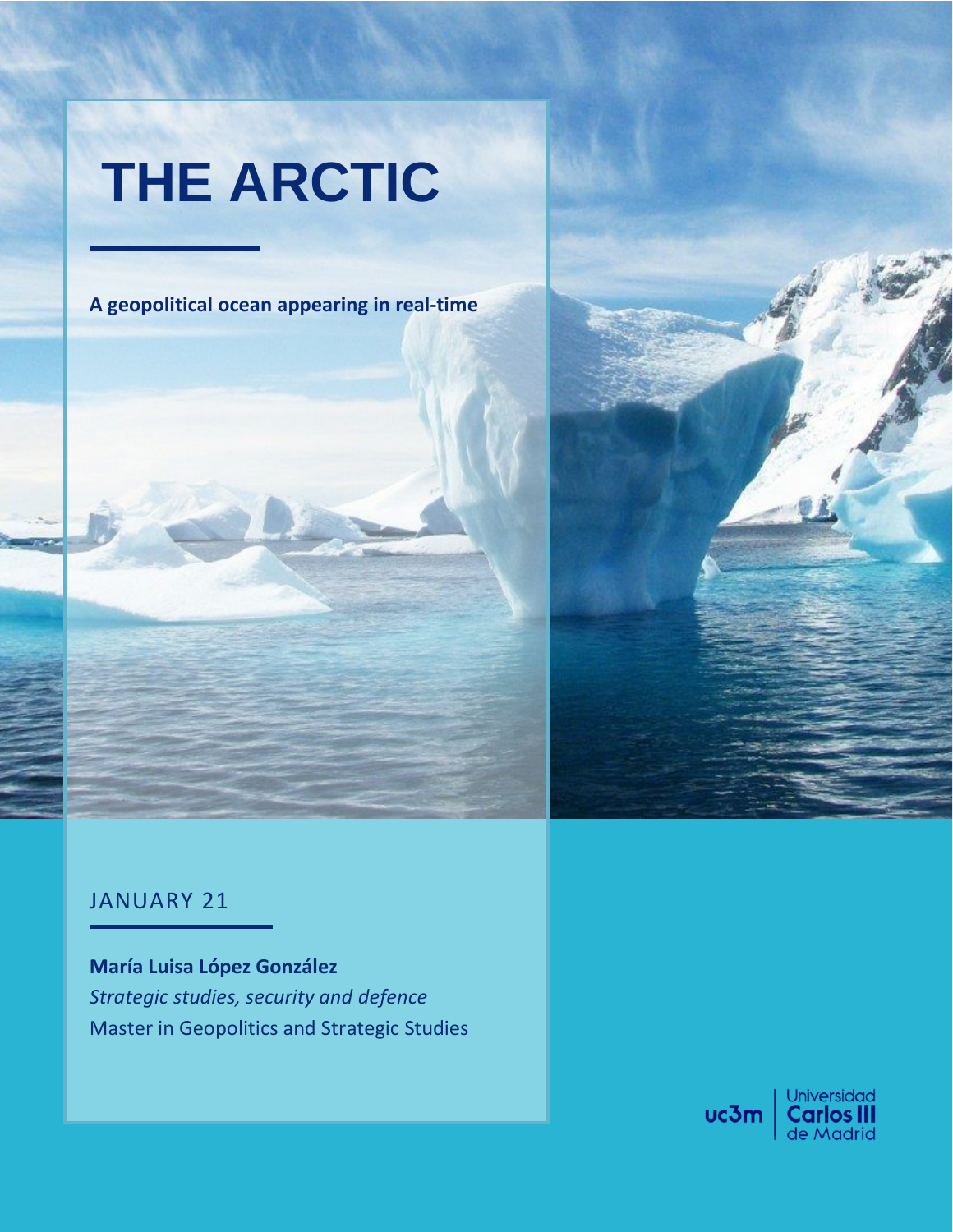# **The Arctic**

# A geopolitical ocean opening in real-time

#### **Abstract**

The Arctic's 21 million square kilometer landmass has been the Earth's most unknown and underdeveloped region. The ice caps and low temperatures have maintained impregnable the most northern point of the planet even for the great powers. However, as ice melts as a result of climate change, it reveals a wealth of natural resources and new routes for navigation that are becoming more and more accessible and, hence, attractive. Moreover, it provides a military strategic position which brings the two old enemies of the Cold War, Russia and the United States, very close. In addition, the Asian rising hegemon claims its own right to this region of the world as part of its strategy to challenge USA´s leadership all over the globe. The starting gun for an arm race has already been shot in the Arctic. Therefore, it is a question of waiting to see to what extent the key actors are willing to clash in the north or to amicably fall back to a realm of political diplomacy in which they can take the advantages of this new ocean that is steadily emerging.

*Keywords:* Arctic Ocean, the Arctic Council, the United States, Russia Federation, China, climate change, natural resources, shipping lines, the Polar Silk Road, security dilemma, security competition, power, strategy, NATO, Nordic countries, economy, Cold War and UNCLOS.

## **Introduction**

At the beginning of the 20th century, the British geographer H.J. Mackinder noted that the continental power capable of ensuring control from the agricultural areas of East Europe, extending over vast territories as far as Central Asia and reaching into the Siberian's forests and plains, was destined to dominate the world. One of the main reasons for this supremacy was that the "Heartland", as he called this extensive area, was gifted with the eternally frozen north, making it impregnable to attacks by sea powers such as Great Britain.

However, since Mackinder published his theory in 1904, the world has changed faster than any previous time in history. There is no longer any eternity in the Arctic's ice caps and icebergs. Humans have pressed the accelerator in all realms during the last century: from transportation and energy consumption to human development, food supply, and waste production. However, every day is more evident that nature cannot put up with human growth speed any longer. Among a long list of consequences arising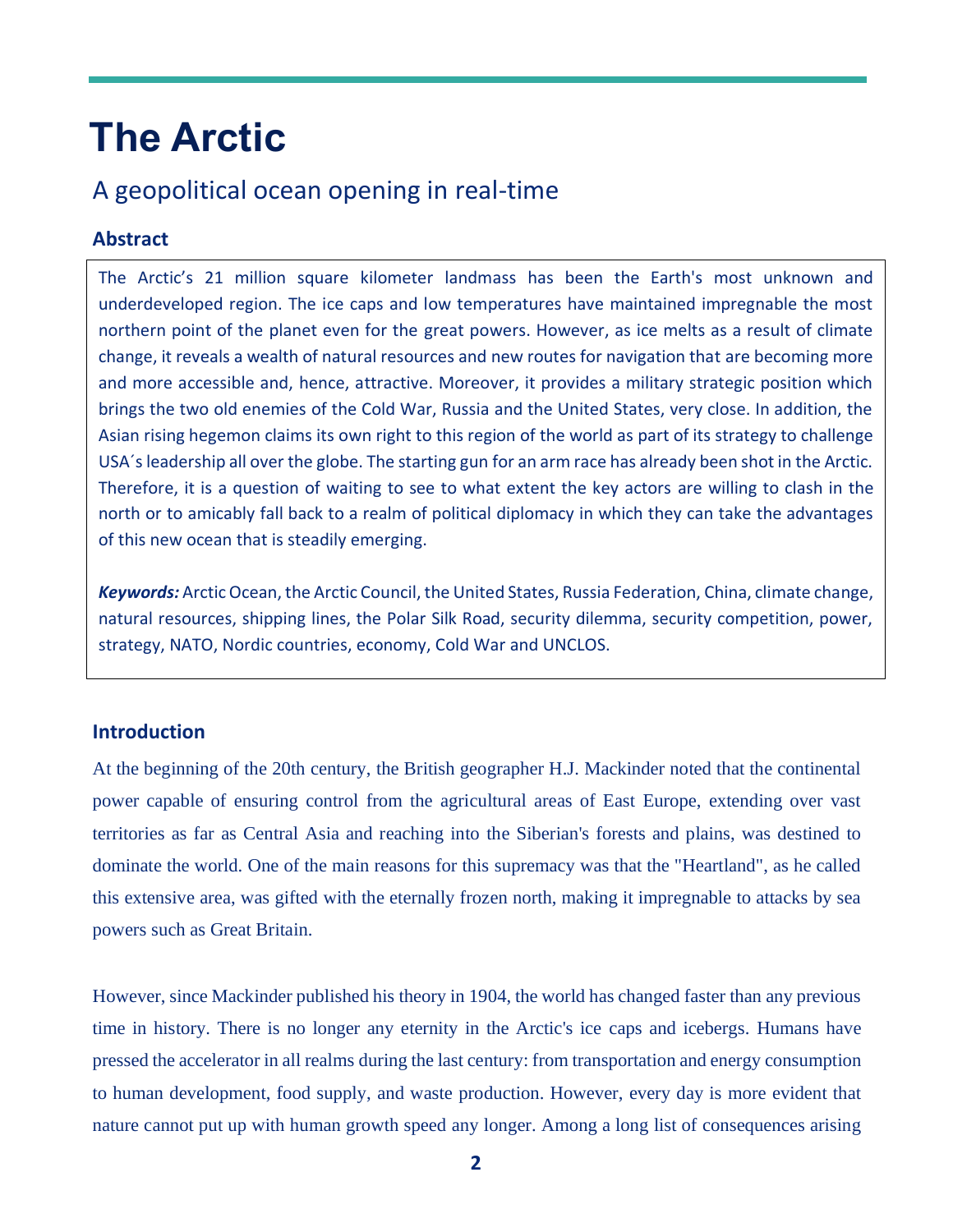out of climate change, the Arctic has warmed roughly twice the entire globe rate in the last 30 years<sup>1</sup>. The scientific community have concluded that the Arctic will have changed from an ice-covered environment to a recurrent ice-free ocean during the summers as early as the late 2050s<sup>2</sup>. This situation means that an ocean is appearing before our eyes in real-time.

Arctic ice, average September extent in millions of square miles 1.82 Sea ice extent fluctuates naturally, but the trend is unmistakable: The Arctic Ocean will be ice free in summer by mid-century. Ice-free threshold 2036 2050  $rac{proj.}{0.23}$  $0.28$ 

*Figure 1: Arctic ice decrease<sup>3</sup>*

While ecologists and scientists see a looming natural disaster in the Arctic, political powers see a wealth of opportunity. As melting ice opens shipping lanes and unveils incredible riches, the region emerges as a new geopolitical and economic scenario where all the big hegemons, mainly the United States, Russia and China, want their share of the spoils and are preparing to defend it if needed by tooth and nail.

<sup>1</sup> National Snow & Ice Data Center (NSIDC) "Climate Change in the Arctic". Last updated: 4 May 2020 Retrieved 8 January 2020 from [https://nsidc.org/cryosphere/arctic-meteorology/climate\\_change.html](https://nsidc.org/cryosphere/arctic-meteorology/climate_change.html)

<sup>2</sup> Notz, D et al. (SIMIP Community ) "Arctic Sea Ice in CMIP6" *Geophysical Research Letters*. 17 April 2020. Retrieve January 9, 2021 from <https://agupubs.onlinelibrary.wiley.com/doi/epdf/10.1029/2019GL086749>

<sup>3</sup> National Geographic. "Open for Bussiness" September 2019 issue. Retrieved January 11, 2021 from <https://www.nationalgeographic.com/environment/2019/08/map-shows-how-ships-navigate-melting-arctic-feature/>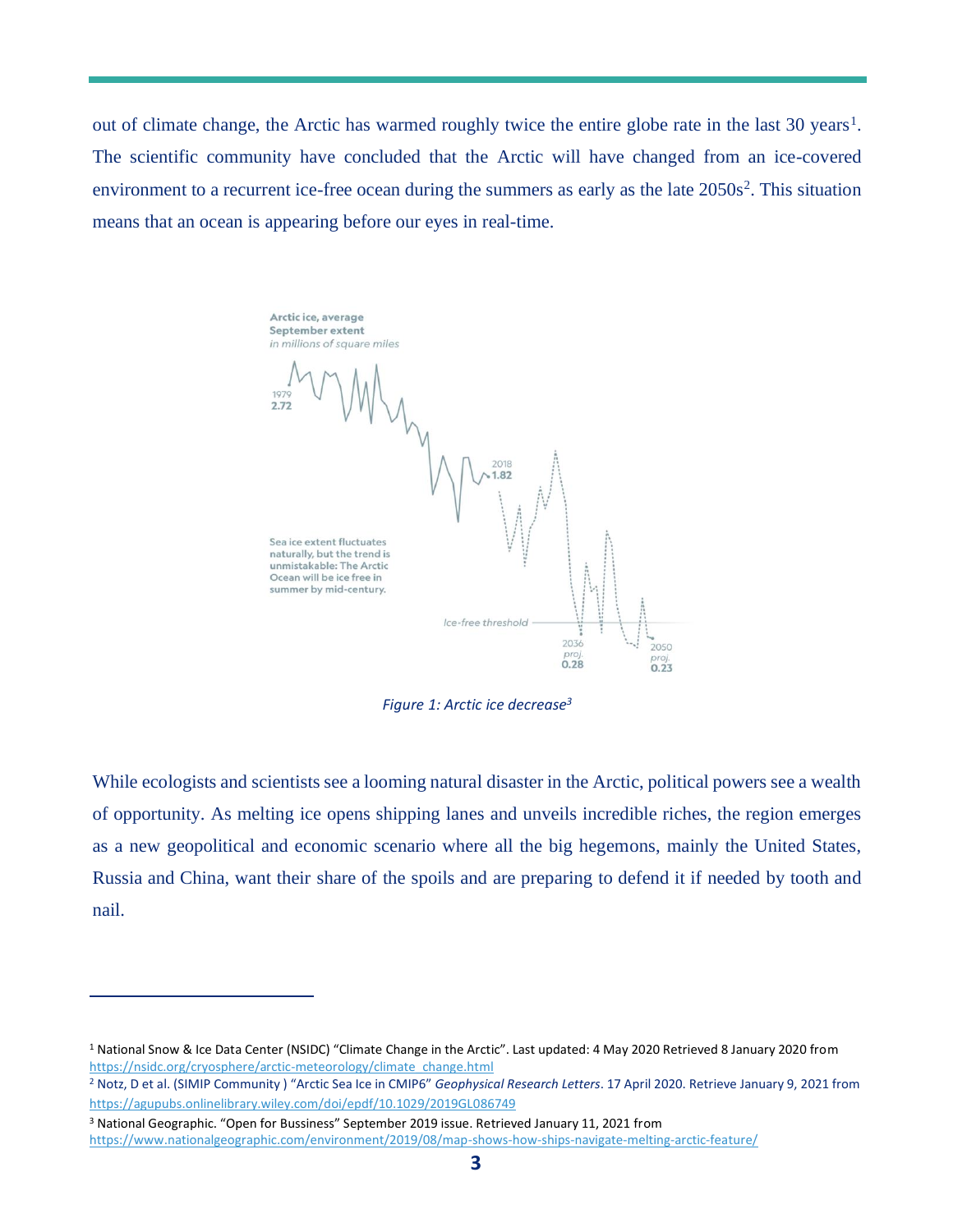#### **The Arctic's landmass and sovereignty disputes**

Firstly, it is relevant to establish what region the Arctic encompasses because there is no set agreement. In general, most states consider that it includes all areas north of the Arctic Circle and the associated eight Arctic states: Canada, Denmark (Greenland), Finland, Iceland, Norway (Svalbard), Russia, the United States (Alaska) and Sweden<sup>4</sup>. These eight nations are also full members of the Arctic Council founded in 1996 as an international forum of cooperation regarding protecting the environment and promoting sustainable development. In contrast, it does not address security issues. Upon its foundation, the USA intentionally prohibited this last matter<sup>5</sup>. In addition, five out of the eight countries mentioned above are Arctic coastal states: Russia, the USA, Canada, Denmark and Norway. As a result of this proximity in the northernmost area of the globe, some overlapping claims collide.

In 2008, the Arctic Five jointly agreed on the Ilulissat Declaration to adopt the United Nation Convention on the Law of the Sea (UNCLOS) as the appropriate framework for the delimitation of maritime boundaries among the Arctic states<sup>6</sup>. In short, the UNCLOS is the backbone for Arctic governance. Maritime states can claim a 200-mile-wide Exclusive Economic Zone (EEZ) off their coasts. This EEZ can be extended up to 350 miles if a country shows it has an expanded continental shelf that extends beyond the 200-mile limit<sup>7</sup>. It also prescribes that states should submit their territorial claims to the U.N. Commission on the Limits of the Continental Shelf (CLCS), a committee made up of scientists whose job is to determine whether or not the claim is scientifically valid.

Although the Arctic states have shown a preference for a stable political environment and most of the maritime boundary disputes have been resolved through bilateral negotiations<sup>8</sup>, there is one area that no state is going to give in diplomatically. Roughly one-third of the Arctic Ocean sits atop the Eurasian

<sup>4</sup> K. Schönfeldt (Eds.). "The Arctic in International Law and Policy" (Documents in International Law, pp. xcix–cxc). Oxford: Hart Publishing. Page 288. Retrieved January 8, 2021, from<https://bit.ly/2XnYEU0>

<sup>&</sup>lt;sup>5</sup> Information available in the official Artic Council's website. Retrieved 8 January 2020 from<https://arctic-council.org/en/about/>

<sup>6</sup> The Fletcher School: Tufts University "The Arctic and the LOSC". Chapter 8: The Arctic & the LOSC. Law of the Sea: A Policy Primer. Retrieved January 8, 2021, fro[m https://sites.tufts.edu/lawofthesea/chapter-eight/](https://sites.tufts.edu/lawofthesea/chapter-eight/)

<sup>7</sup> United Nations Convention on the Law of the Sea (UNLOSC) December 10, 1982. Retrieve January 9, 2021 from [https://www.un.org/Depts/los/convention\\_agreements/convention\\_overview\\_convention.htm](https://www.un.org/Depts/los/convention_agreements/convention_overview_convention.htm)

<sup>8</sup> Østhagen, A. "The Different Levels of Geopolitics of the Arctic". *Georgetown Journal of International Affairs*. Published 5 December 2019. Retrieved January 8, 2021 fro[m https://sites.tufts.edu/lawofthesea/chapter-eight/](https://sites.tufts.edu/lawofthesea/chapter-eight/)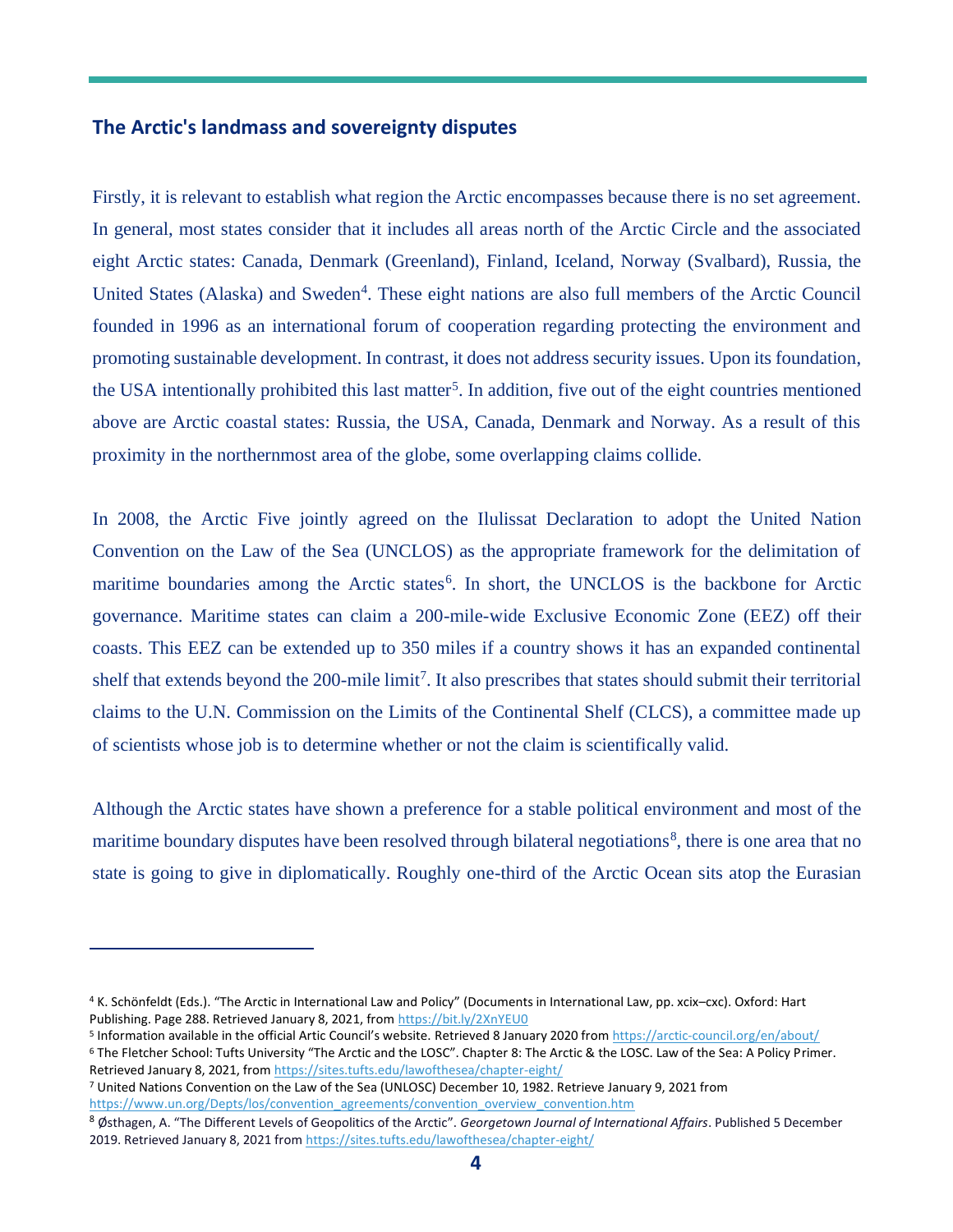and North American continental shelf where the Mendeleev and Lomonosov ridges are located<sup>9</sup>. Therefore, depending on whether they are adjudicated to the Eurasian or North American continental shelf, the country or countries granted the area will increase their sovereignty in the Arctic region.



*Figure 2: Maritime jurisdiction and boundaries in the Arctic region (IBRU)<sup>10</sup>*

<sup>9</sup> Laursen, L. "Russian claim heats up battle to control Arctic sea floor" *Science*. 14 Aug 2015: Vol. 349, Issue 6249, pp. 678 DOI: 10.1126/science.349.6249.678 Retrieved January 8, 2021 fro[m https://science.sciencemag.org/content/349/6249/678](https://science.sciencemag.org/content/349/6249/678) <sup>10</sup> IBRU: The Centre for Borders Research at Durham University. "Maritime jurisdiction and boundaries in the Arctic region". Last Updated May, 2020 Retrieve January 9 2021 from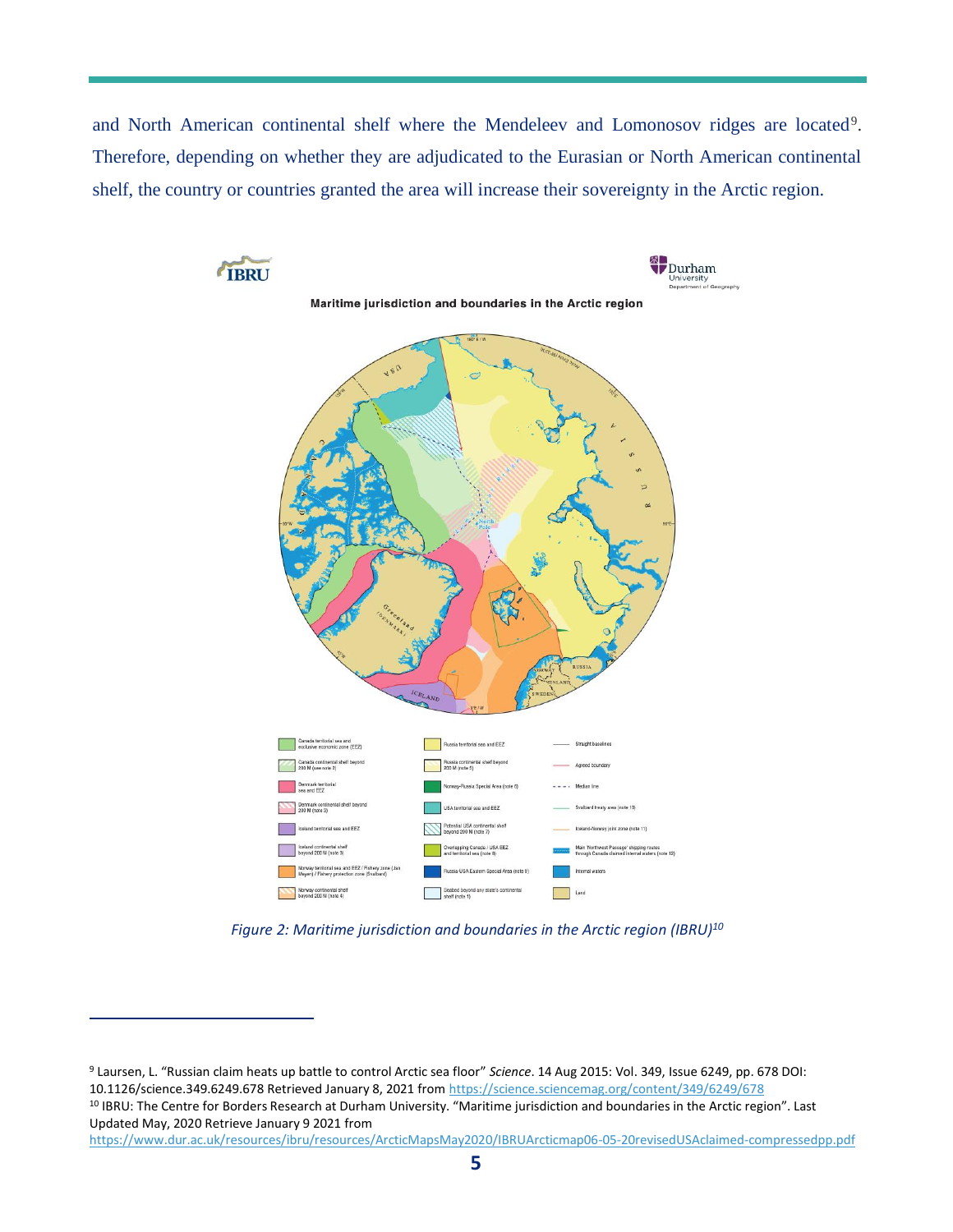As is described in the following chapters, the growing relevance of the Arctic is prompting tension escalation between the coastal states. By 2007, Russia sent an expedition to deposit a national flag made of titanium more than two miles under the ice cap on the North Pole seabed, awakening an international consciousness in the area. This symbolic manoeuvre attempted to emphasise Russia's right to nearly half of the Arctic Ocean floor<sup>11</sup>. Since then, Canada and the USA have increased their efforts to prove that it belongs to their continental shelf. The dispute remains unresolved at present, and tensions have flared as competition has heated up between the global powers around this contentious issue.

#### **A coveted realm: precious minerals and shipping routes**

The rich natural resources largely influence the competitive race for Arctic ownership. The yearned treasure includes petroleum, natural gas, fish supply and minerals such as gold, diamonds and rare earth metals. Its value estimation rises to trillions of dollars.<sup>12</sup> Nonetheless, the exploration and exploitation of this fortune in the Arctic are still complicated and expensive. <sup>13</sup> For instance, the US Geological Survey estimated in 2008 that the Arctic holds 30% of the world's remaining natural gas and 18% of the world's remaining oil reserves.<sup>14</sup> However, experts predict that investment costs are three to five times higher in the Arctic than in other petroleum regions.<sup>15</sup>

On the other hand, energy transitions towards zero-carbon economies are taking place all over the world. Governments are increasing their interests in renewable energies which will eventually amount to the decline of the oil and natural gas prices. As it happens, China which is the world's largest emitter of carbon dioxide, recently announced its commitment to become carbon-neutral before 2060 and to begin

<sup>12</sup> Pedrozo, R. "Arctic Climate Change and U.S. Accession to the United Nations Convention on the Law of the Sea." *International Law Studies.* Vol. 89. (2013) Page: 164. Retrieved January 9, 2021 from [https://digital-](https://digital-commons.usnwc.edu/cgi/viewcontent.cgi?referer=https://www.google.com/&httpsredir=1&article=1021&context=ils)

[commons.usnwc.edu/cgi/viewcontent.cgi?referer=https://www.google.com/&httpsredir=1&article=1021&context=ils](https://digital-commons.usnwc.edu/cgi/viewcontent.cgi?referer=https://www.google.com/&httpsredir=1&article=1021&context=ils)

<sup>15</sup> Peters, G.P. (et a.) "Future emissions from shipping and petroleum activities in the Arctic". *Atmospheric chemistry and physic*s. June 2011 DOI: 10.5194/acp-11-5305-2011. Retrieved January 9, 2020 from

[https://www.researchgate.net/publication/241427639\\_Future\\_emissions\\_from\\_shipping\\_and\\_petroleum\\_activities\\_in\\_the\\_Arctic](https://www.researchgate.net/publication/241427639_Future_emissions_from_shipping_and_petroleum_activities_in_the_Arctic)

<sup>11</sup> C. J. Chivers. "Russians Plant Flag on the Arctic Seabed*". The New York Times*. August 3, 2007. Retrieved January 9, 2020 from <https://www.nytimes.com/2007/08/03/world/europe/03arctic.html>

<sup>13</sup> Buchanan, E. "Arctic Thaw". *Foreign Affairs*. January 21, 2016. Retrieved January 9, 2021 from <https://www.foreignaffairs.com/articles/russian-federation/2016-01-21/arctic-thaw>

<sup>14</sup> The U.S. Geological Survey (USGS). "Circum-Arctic Resource Appraisal: Estimates of Undiscovered Oil and Gas North of the Arctic Circle". USGS Fact Sheet 2008-3049. Retrieved January 9, 2021 from<https://pubs.usgs.gov/fs/2008/3049/fs2008-3049.pdf>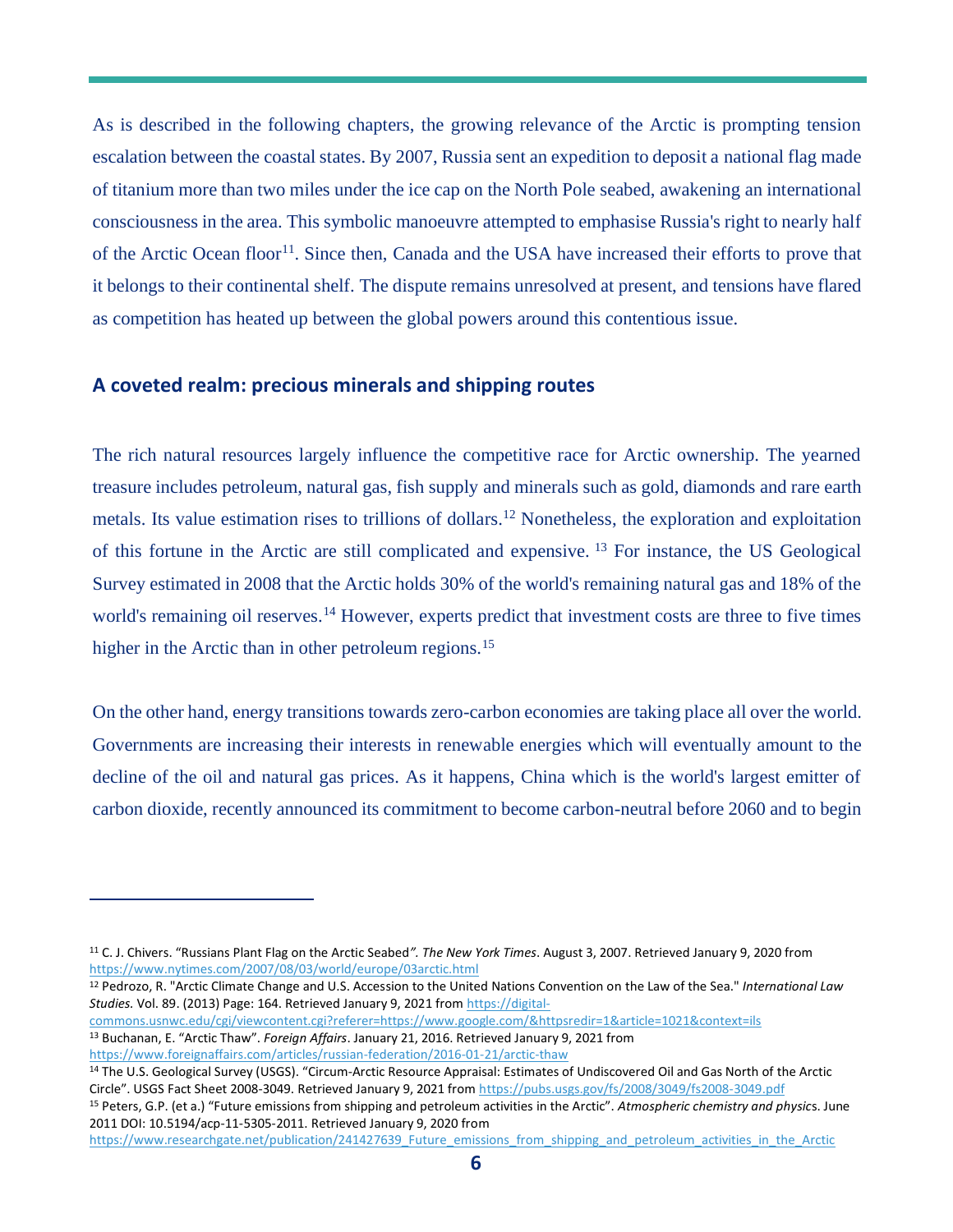cutting its emissions within the next ten years. Thus, a drop in oil prices could deter investments and, thereby, cool the states' interest in the Arctic resources.

However, even if this forecast comes to fruition, a new navigable ocean will still be incredibly attractive for world trade. The Arctic Ocean opens two main possible routes: The Northern Sea Route (over Eurasia) and the Northwest Passage (over North America). These shipping shortcuts offer a great advantage: the reduction of existing oceanic transit times by days which amounts to the saving of thousands of miles in travel for shipping companies. For example, Rotterdam and Yokohama's sailing distance through the Suez Canal imply 11,200 nautical miles while only 6,500 nautical miles took the Northern Sea Route. It represents a save of more than 40%. Likewise, the Northwest Passage would trim a trip from Seattle to Rotterdam by 2,000 nautical miles, making it nearly 25% shorter than the current route, via the Panama Canal<sup>16</sup>. Consequently, costs, time, fuel consumption and CO2 emissions will all decline as a result.



*Figure 3: Arctic Shipping Routes<sup>17</sup>*

<sup>16</sup> Chinyong Liow, J. "Arctic Summer Who Should Benefit From Global Warming?" *Foreign Affairs* June 21, 2014 Retrieved January 5, 2021 fro[m https://www.foreignaffairs.com/articles/arctic-antarctic/2014-06-21/arctic-summer](https://www.foreignaffairs.com/articles/arctic-antarctic/2014-06-21/arctic-summer) <sup>17</sup> Harder, S. "Arctic Council - Arctic marine shipping assessment". Retrieved January 9, 2020 from <https://commons.wikimedia.org/w/index.php?curid=36253405>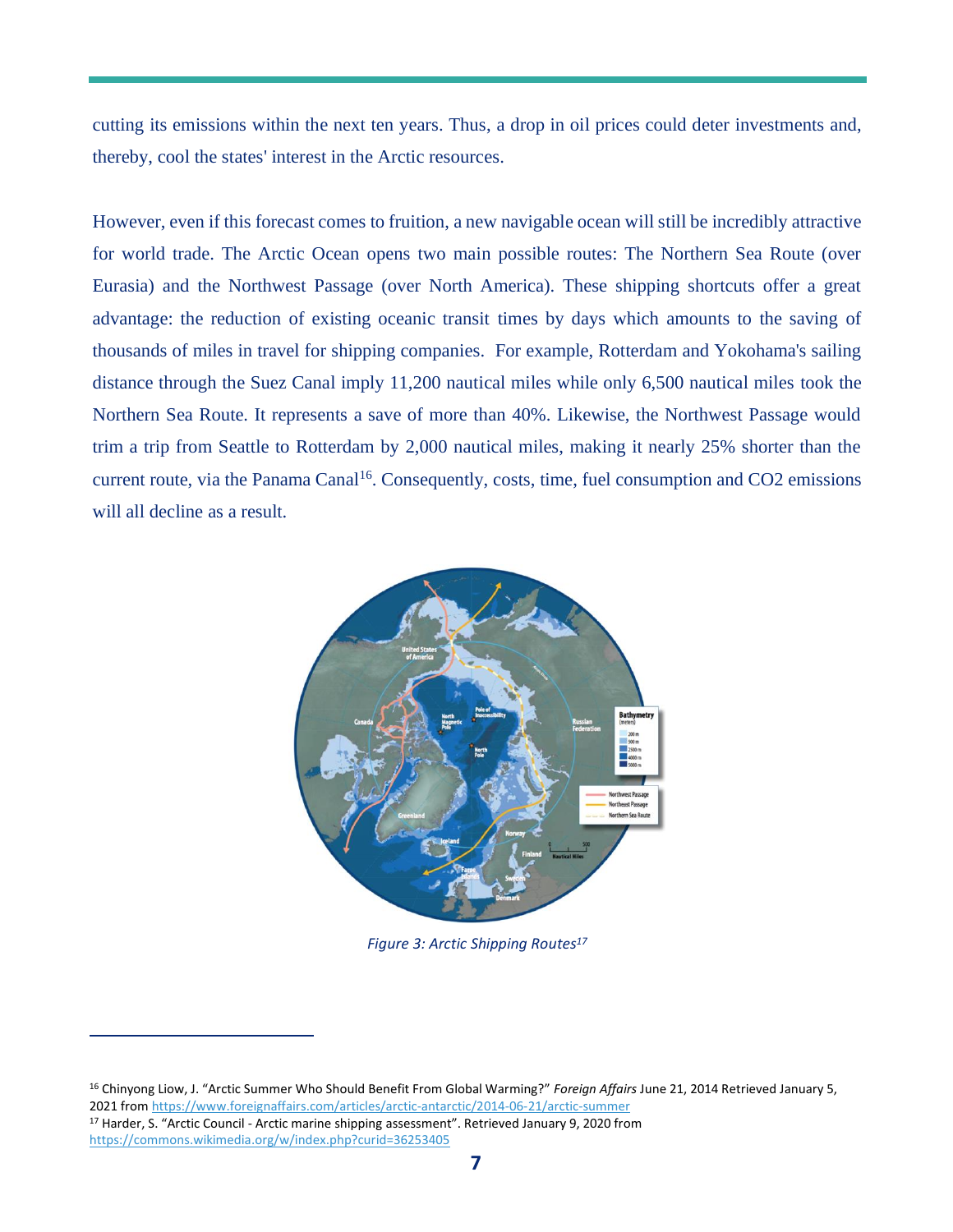Nonetheless, there is still some time before both passages become real shipping lanes. Heavy investments in infrastructure and advances in technology, such as ports for cargo and ice breaker equipment are required. Moreover, the sea ice variation continues to be an obstacle to the aim of establishing permanent routes. For instance, Russia's Arctic seas can only be utilised for two to three months per year, maybe longer with the appropriate heavy equipment to forge routes in the ice. Therefore, there is little scope for significant economic development in the Arctic should changes be solely short-term resolutions.

#### **Northern security race**

Not long ago, the Arctic also played an essential strategic role in the rivalry of the big powers. During the Cold War, it represented the shortest air corridor for intercontinental bombers flying between the USA and their enemy, the Soviet Union. Nuclear-armed ballistic missile submarines often hid beneath the polar ice cap because it provided cover from detection. Also, the region's proximity to Asia reduced the missiles' flight time. The need to fulfil these strategies faded away with the fall of the Soviet Union, although they did not die. In fact, they are being revived today.

Regardless of the Arctic hypothetical economic development, the area has once again become "an arena for power and for competition"<sup>18</sup> as the US Secretary of State, Mike Pompeo expressed in a speech given at an Arctic Council ministerial meeting in May 2019. Despite decades of stable political environment, each country is getting prepared to defend their national interest and reputation at all costs as they become wary of each other's intentions in the Arctic.

Russia's significant rise in military capabilities and operations in recent years combined with the Chinese's growing interests in the region is stirring fear amongst the rest of the dormant Arctic states. There is a growing urgency to redefine their strategy towards the North Pole and to prepare for consequent action. In the following paragraphs, we will analyse Russia, China and the US-NATO's members current position in the Arctic race for power.

<sup>18</sup> Congressional Research Service. "Changes in the Arctic: Background and Issues for Congress". Updated 6 January 2021. Retrieved 8 January 2020 from<https://fas.org/sgp/crs/misc/R41153.pdf>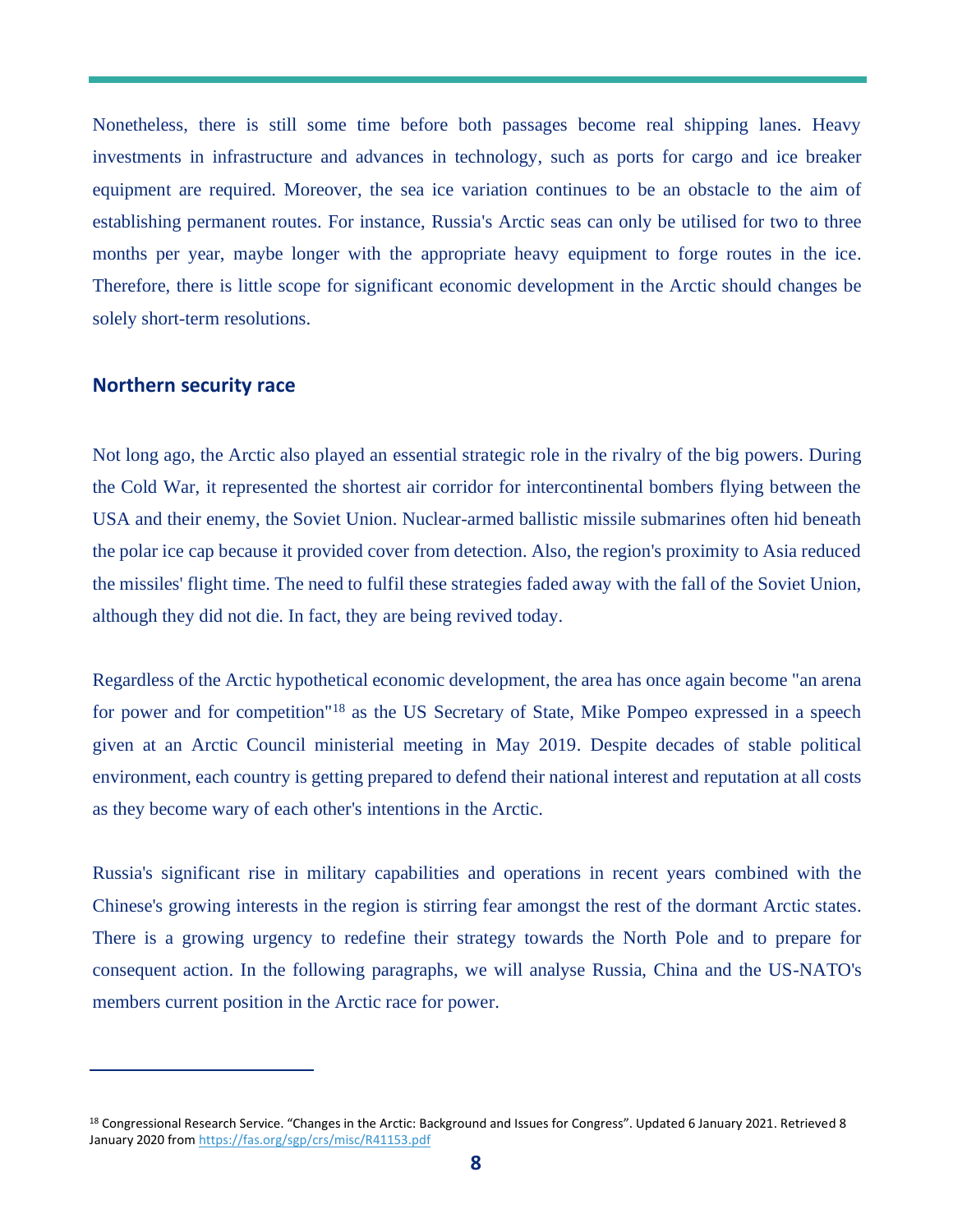#### o **Russian revival in the north**

Given the fact that Russia's principal rivers run north to south, the Kremlin wants to take advantage of a permanent Arctic sea route which would see Russia become both a continental and maritime power. This transformation was unthinkable barely a few decades ago (needless to say for Mackinder!). However, thirty years after the end of the Cold War, it is irrefutable that the Russian Federation is today, by measures of territory, population and military presence, the dominant player in the Arctic.

With about 50 icebreakers, Moscow has the world's largest fleet capable of operating year-round in extreme northern waters<sup>19</sup>. Second to Russia are Finland with approximately 10 icebreakers, Canada and Sweden with around seven each and the USA with roughly five<sup>20</sup>. Furthermore, Russia is the only country in the world in possession of nuclear-powered icebreakers, numbering  $5.^{21}$  In addition, there are also dozens of Russian military bases above the Arctic Circle with more under construction. In contrast, the USA only maintains Thule Air Base, an airfield located approximately 750 miles north of the Arctic Circle on borrowed ground in northern Greenland.

The process of creating a long maritime frontier also implies risks for Russia. Its Arctic coastline adds 4,000 miles to the country borders which entails a challenge to its security. Consequently, the Kremlin is training the army to be ready to protect the new frontier. Among several drills Russia is undertaking in the Arctic, it should be highlighted the one which took in place in November 2019. By then, Russia conducted a major military exercise involving 12,000 soldiers, five nuclear submarines, fifteen warships, and one hundred aircraft. It even launched the world's first combat icebreaker<sup>22</sup>.

<sup>19</sup> Shea,N. "A thawing Arctic is heating up a new Cold War". *National Geographic*. September 2019 issue. Retrieved January 10, 2021 fro[m https://www.nationalgeographic.com/adventure/2019/08/how-climate-change-is-setting-the-stage-for-the-new-arctic-cold-war](https://www.nationalgeographic.com/adventure/2019/08/how-climate-change-is-setting-the-stage-for-the-new-arctic-cold-war-feature/)[feature/](https://www.nationalgeographic.com/adventure/2019/08/how-climate-change-is-setting-the-stage-for-the-new-arctic-cold-war-feature/)

<sup>20</sup> The Coast Guard Office of Waterways and Ocean Policy "Major icebreakers of the world". *United States Coast Guard* (USCG). May 1, 2017. Retrieved January 10, 2021 from

[https://www.dco.uscg.mil/Portals/9/DCO%20Documents/Office%20of%20Waterways%20and%20Ocean%20Policy/20170501%20major](https://www.dco.uscg.mil/Portals/9/DCO%20Documents/Office%20of%20Waterways%20and%20Ocean%20Policy/20170501%20major%20icebreaker%20chart.pdf?ver=2017-06-08-091723-907) [%20icebreaker%20chart.pdf?ver=2017-06-08-091723-907](https://www.dco.uscg.mil/Portals/9/DCO%20Documents/Office%20of%20Waterways%20and%20Ocean%20Policy/20170501%20major%20icebreaker%20chart.pdf?ver=2017-06-08-091723-907)

<sup>21</sup> Pflüger, F. "A new security challenge: The geopolitical implications of climate change" *Atlantic Council*. February 10, 2020. Retrieved January 11, 2021 fro[m https://www.atlanticcouncil.org/blogs/energysource/a-new-security-challenge-the-geopolitical-implications-of](https://www.atlanticcouncil.org/blogs/energysource/a-new-security-challenge-the-geopolitical-implications-of-climate-change/)[climate-change/](https://www.atlanticcouncil.org/blogs/energysource/a-new-security-challenge-the-geopolitical-implications-of-climate-change/)

<sup>22</sup> Dettmer, J. "Russia Ups the Ante in the Arctic" VOA News. November 6, 2019. Retrieved January 11, 2021 from <https://www.voanews.com/europe/russia-ups-ante-arctic>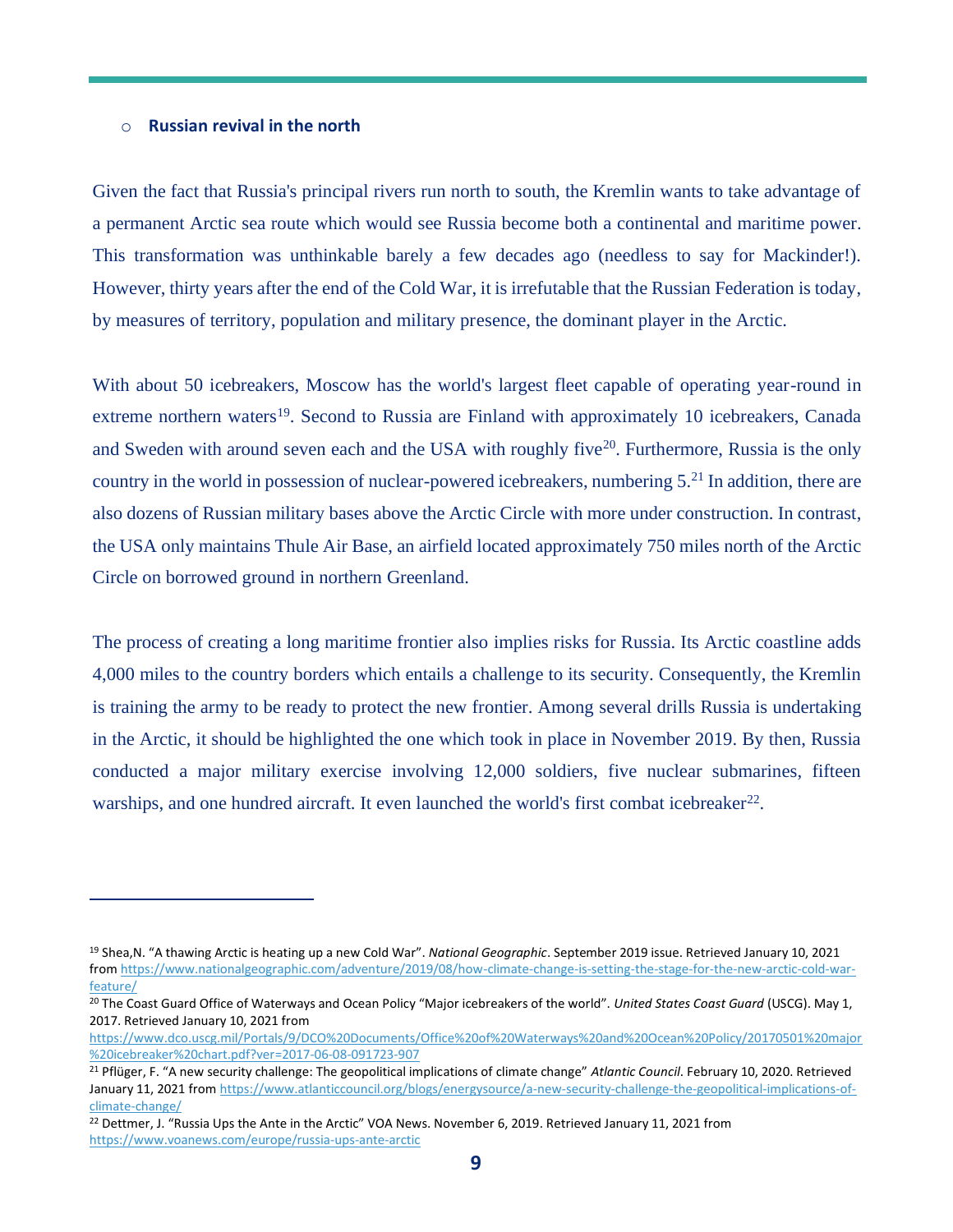

*Figure 4: Russia's militarization of the Arctic<sup>23</sup>*

Assessing the current demographic, Russia is leading the way in the Arctic race. Approximately half of the four million Arctic inhabitants live in Russia<sup>24</sup>. This disproportion with the rest of the Arctic states is one of the reasons for the higher development of the Russian Siberia front in contrast to the North American one. Moreover, the region generates about one-fifth of Russia´s GDP, compared to only 1% of that of the United States respectively.<sup>25</sup>



*Figure 5: Projected population trends in the Arctic26*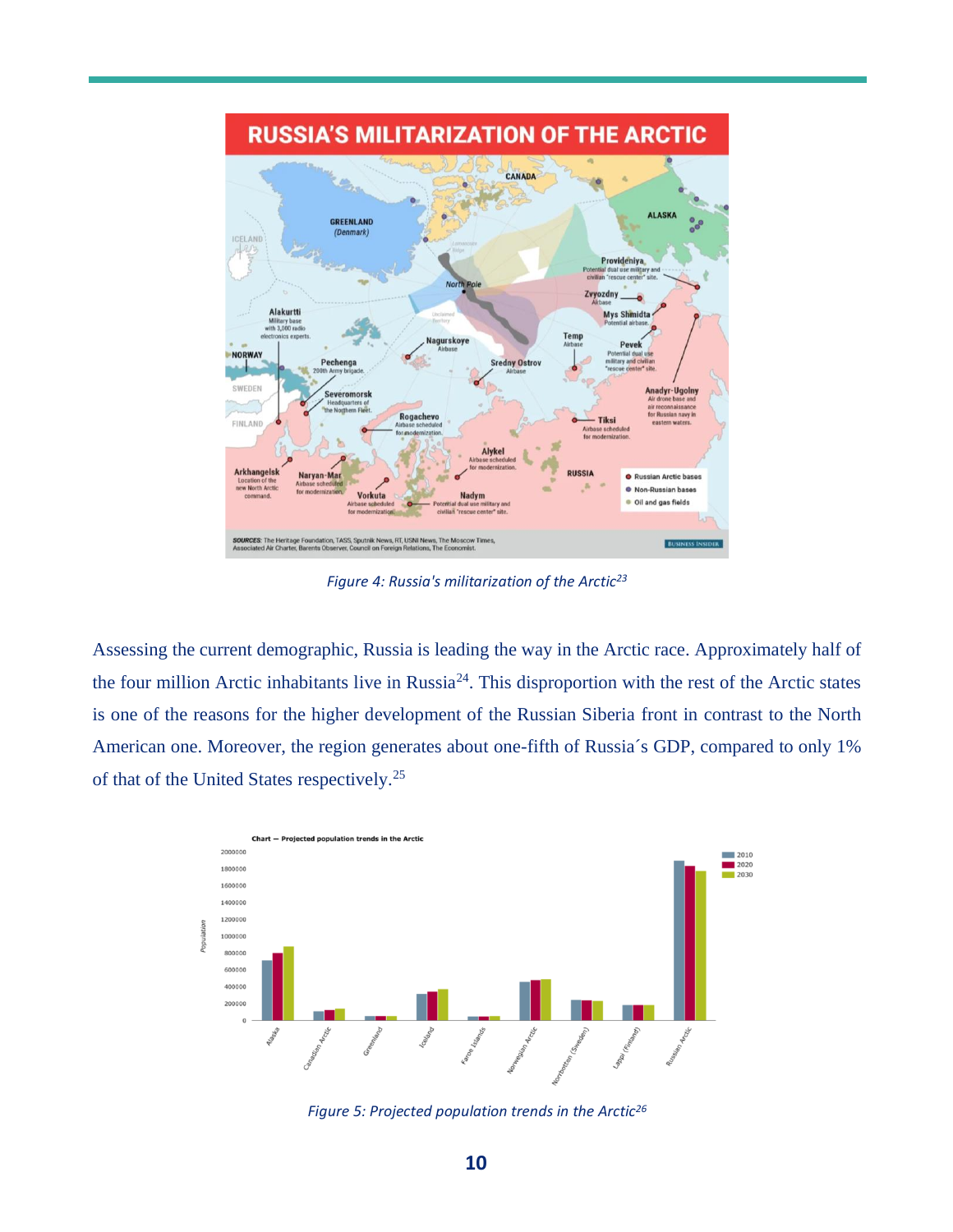Assumptions aside, Russian military escalation is not reflected in topical political speech. During a meeting of the Arctic International Forum in 2017, Vladimir Putin declared that "there is no potential for a conflict in the Arctic" and expressed his desire of preserving the Arctic "as a territory of peace" through "stability and mutually beneficial cooperation". <sup>27</sup> Whether Putin´s words were uttered with best intentions, there can be no dispute with regards to Russian Arctic militarisation. Furthermore, Russia's actions in other parts of the world, such as the annexation of the peninsula Crimea, have undermined its reliability internationally.

Finally, it is highly important to bear in mind that the gradual thawing of the Arctic Ocean presents Russia with the opportunity to recover its projection of world power. As a revisionist power of USA leadership, the Arctic could become the place for Russia to heal its damaged honour after the demise of the Soviet Union which brought an end to the Cold War.

#### o **Chinese declaration of intentions in the Arctic**

Like Russia, the Asian giant is challenging USA's dominance all over the globe and the Arctic is no exception. As a result, China has self-proclaimed a "near-Arctic state" even though its northernmost point of land is located 900 miles south of the Arctic Circle, in the Heilongjiang province. Moreover, their application to become a permanent observer state in the Arctic Council was accepted last year showing its growing interest in the Arctic as a strategic value to global economy and security.

Consequently, Beijing seeks to extend the Belt and Road Initiative (BRI) to the north coined Polar Silk Road. In short, the BRI is part of China's project to develop heavy infrastructure including railways,

<sup>23</sup> Nudelman, M. & Bender, J. "This map shows Russia's dominant militarization of the Arctic" *Business Insider*. August 7, 2015. Retrieved January 11, 2021 fro[m https://www.businessinsider.com/chart-of-russias-militarization-of-arctic-2015-8](https://www.businessinsider.com/chart-of-russias-militarization-of-arctic-2015-8)

<sup>&</sup>lt;sup>24</sup> Arctic Centre, University of Lapand official website. "Basic information about the Arctic". Retrieved January 11, 2021 from <https://www.arcticcentre.org/EN/arcticregion>

<sup>&</sup>lt;sup>25</sup> Weitz, R. "US Policy Towards the Arctic: Adapting to a Changing Environment" International Center for defense and security (EESTI-Estonia). October 24, 2019. Retrieved January 11, 2021 fro[m https://icds.ee/en/us-policy-towards-the-arctic-adapting-to-a-changing](https://icds.ee/en/us-policy-towards-the-arctic-adapting-to-a-changing-environment/)[environment/](https://icds.ee/en/us-policy-towards-the-arctic-adapting-to-a-changing-environment/)

<sup>&</sup>lt;sup>26</sup> European Environment Agency (EEA). "Projected population trends in the Arctic. Published January 14, 2017 and last modified June 14, 2017. Retrieved January 11, 2021 from

https://www.eea.europa.eu/data-and-maps/daviz/projected-population-trends-in-the-arctic#tab-chart\_1

<sup>27</sup> Russian Insigth Youtube Channel. "Putin Addresses Arctic International Forum: There is no potential for conflict in the Arctic". March 31, 2017. Retrieved January 12, 2021 fro[m https://youtu.be/1ySZ-Ut9194](https://youtu.be/1ySZ-Ut9194)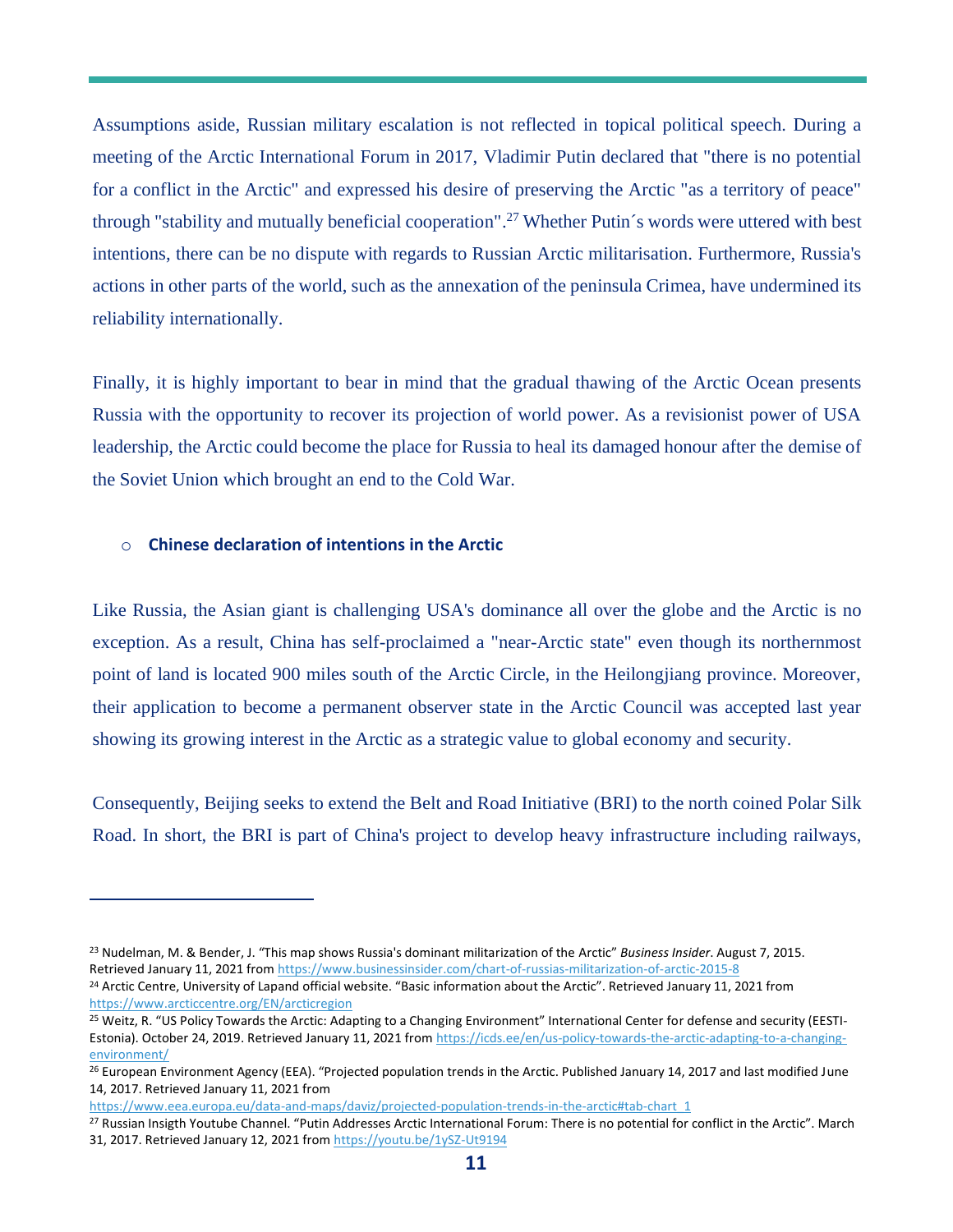ports and other facilities in dozens of countries. The goal is to connect China with all the central Asian and European countries through all possible manners by land, sea and air. Hence, thanks to the Arctic Ocean melting ice caps, China expects to link Asia to Europe across the frozen far north.<sup>28</sup> Apart from the shipping routes, the Asian giant is also interested in the oil, natural gas and earth rare minerals held in the Arctic.

In order to achieve its ambitions, China is partnering with Russia at the moment. Both actors are set to gain with this alliance. From the Russian perspective because it relies on Chinese money, technology and other economic assets to develop its natural resources and build the infrastructure to support the Northern Sea Route mentioned above. From the Chinese side because an open Northern Sea Route provides China with a unique commercial and geostrategic opportunity. It would become the major shipping hub between Asia and Europe free from US dominance<sup>29</sup>.

Apart from Russia, China is luring more countries with unlimited investment capability. For instance, it has also reached out to Greenland, given its strategical Arctic coastal dimension and the enormous reserves of natural resources, many of them related to the production of high technology, a market monopolised by China. This interest has been welcomed by Greenland's authorities which seek economic independence from Denmark. Nowadays, the Asian giant has become the second most important export destination for Greenland, although Greenland still imports very little from China<sup>30</sup>.

It is not clear whether China's approach to the Arctic is only based on economic and commercial purposes. China's investments in icebreakers and plans to build the first nuclear-powered icebreaker in the national Navy should serve as a wake-up call about likely Chinese military presence in the Arctic Ocean. Thus, although it has not expressed any military objectives, China's aggressive stance in the South China Sea sets a dangerous precedence. In this region, it has demonstrated how it will remain steadfast to justify military intervention if its interests are threatened. On a daily basis China is becoming increasingly prepared to confront an eventual scenario in the Arctic.

<sup>28</sup> *Ibídem*

<sup>29</sup> Dams, T. & van Schaik, L. & Stoetman, A. "Presence before power". *Clingendael Report*, June 2020 Retrieved January 11, 2021 from <https://www.clingendael.org/sites/default/files/2020-06/presence-before-power.pdf>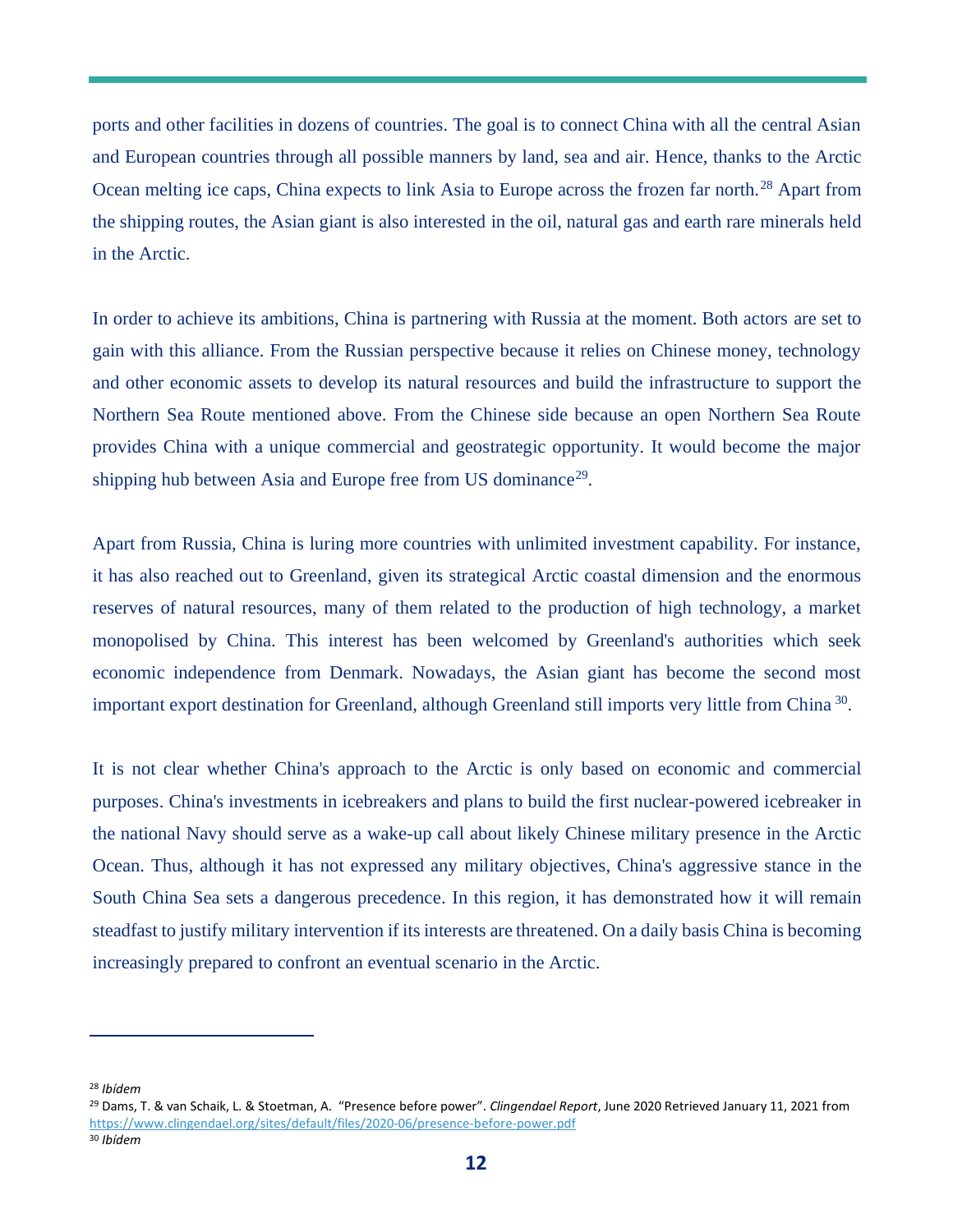#### o **The USA-NATO at stake**

More recently the rest of the parties involved in the Arctic are starting to react to the expansion of Russian and Chinese influence and projected military force. As Mr. Pompeo recognized in the speech aforementioned, concerns have arisen about whether the United States, Canada, and the Nordic countries are adequately prepared militarily to defend their interests in the region. Thus, with the renewal of great power competition in the Arctic, NATO have undertaken several Arctic military exercises in recent times to ready its forces in the difficult northern conditions after lack of training for years.

The most relevant training drill, the Trident Juncture 2018, was carried out in Norway and adjacent waters of the Baltic and the Norwegian Sea with the goal of ensuring "that NATO forces are trained, able to operate together, and ready to respond to any threat from any direction" as the organization stated in a press release<sup>31</sup>. The operation involved 50,000 troops from 31 NATO allies plus non-NATO Nordic countries personnel. This vast deployment represented NATO's largest exercise since the Cold War, and it included the first deployment of a US Navy aircraft carrier above the Arctic Circle since 1991<sup>32</sup>.

Moreover, in September 2020, NATO established a new Atlantic Command, called Joint Force Command Norfolk. Its goal is to protect sea lanes between Europe and North America covering vast geographic areas, from the US East Coast, past the Greenland-Iceland-UK gap and into the Arctic. It is NATO's first command dedicated to the Atlantic since 2003.

Regarding China, both the USA and the  $EU^{33}$ , have welcomed Chinese investments and scientific activities in the Arctic. However, they have expressed their concerns about China attempting to alter Arctic governance through its economic outreach<sup>34</sup>.

<sup>31</sup> NATO's official website. "Trident Juncture 18". Media resources. Retrieved January 13, 2021 from [https://www.nato.int/cps/en/natohq/news\\_158620.htm](https://www.nato.int/cps/en/natohq/news_158620.htm)

<sup>32</sup> US Department of Defence Press Release. "HST Strike Group Enters Artic Circle, Prepares for NATO Exercise". *Defense Visual Information Distribution Service*. Retrieved November 12, 2018. January 13, 2020 fro[m https://www.dvidshub.net/news/297015/hst](https://www.dvidshub.net/news/297015/hst-strike-group-enters-artic-circle-prepares-nato-exercise)[strike-group-enters-artic-circle-prepares-nato-exercise](https://www.dvidshub.net/news/297015/hst-strike-group-enters-artic-circle-prepares-nato-exercise)

<sup>33</sup> European Commission and HR/VP contribution to the European Council. *EU-China – A strategic outlook*. March 12, 2019 Retrieved January 17, 2021 fro[m https://ec.europa.eu/commission/sites/beta-political/files/communication-eu-china-a-strategic-outlook.pdf](https://ec.europa.eu/commission/sites/beta-political/files/communication-eu-china-a-strategic-outlook.pdf) 34 Department of Defense. Report to Congress. Arctic Strategy. June 2019. Retrieved January 17, 2021 from <https://media.defense.gov/2019/Jun/06/2002141657/-1/-1/1/2019-DOD-ARCTIC-STRATEGY.PDF>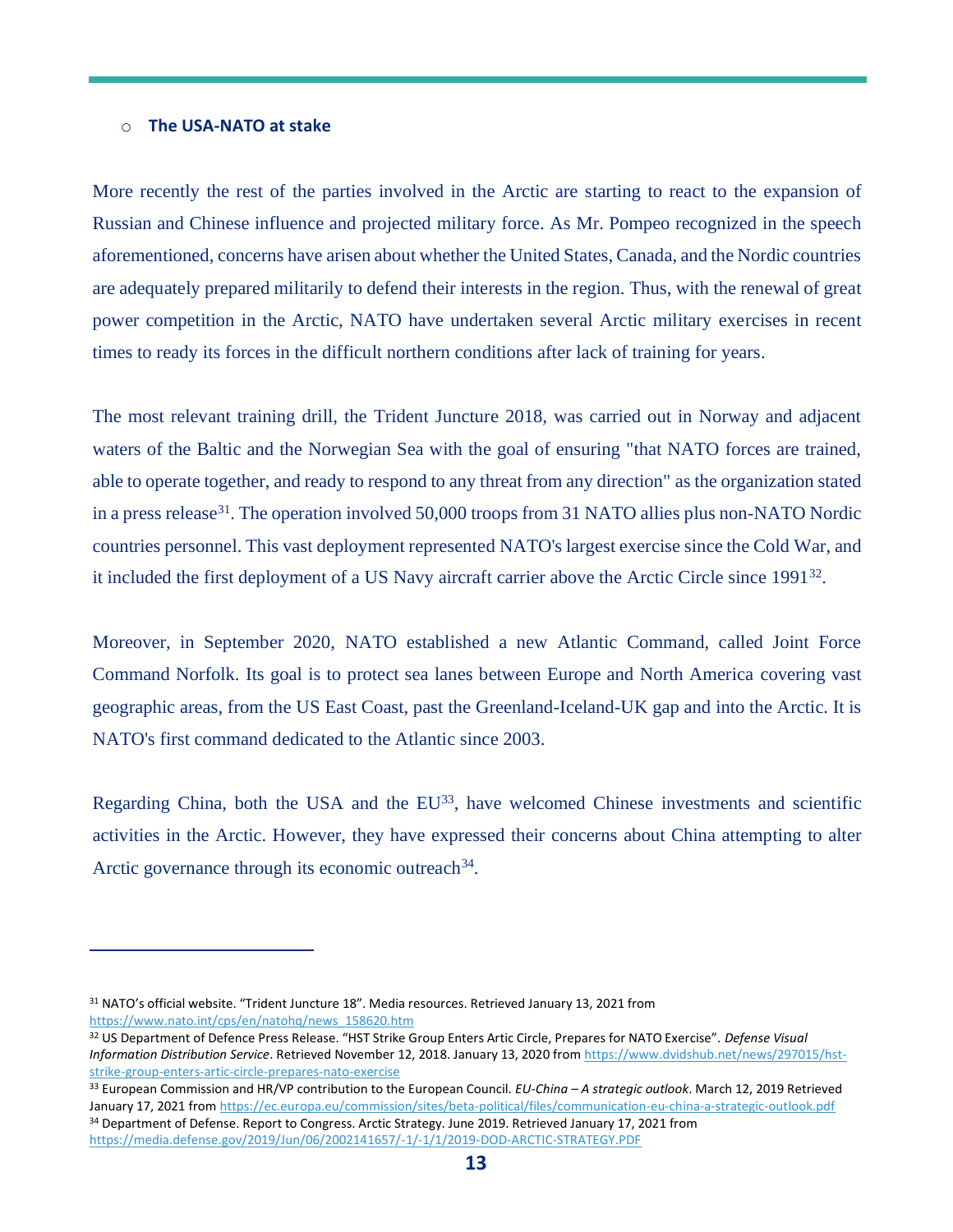The West is arriving late and with much fewer resources to this race. The starting signal happened years ago but the USA and NATO members never really acknowledged it until they realized their vulnerability. However, despite all the disadvantages the West faces, there is one scenario in which it could try to counterbalance Russia and China's influence: The Arctic Council.

Five out its eight permanent members are part of NATO and those who are not -Finland and Swedenhave a long experience in military and political cooperation with the alliance. It is time to use the international forum to halt some of Moscow´s aggressive actions and Beijing´s larger expansion, if a peaceful north wants to be maintained. Whilst distrust amongst the actors remains apparent, USA and NATO members should urgently involve themselves in the Arctic and offer solutions to avoid a clash in the north.

#### **Conclusion**

Two significant evaluations can be concluded with regards to tensions amongst the key players. Firstly, in the Arctic realm, we can clearly identify the three aspects that Athenian general Thucydides (c.  460 – c.  400 BC) noted as basic grounds to cause a war: fear, honour and interest. Western countries are looking anxiously at Russian and Chinese economic and military deployment. The NATO allies fear that China and Russia together are already too powerful to contain, thus their national security is under threat. The situation is pushing them to join an arms race which does not bode well for future peace in the region.

In Russia´s case, the Arctic is a principle of honour. After the Soviet Union's demise, Russia has never had the chance to regain its lost power. However, currently, the Arctic presents itself as the opportunity that Russian has been looking for to demonstrate its military and political clout on a global scale. The key actors all have a high interest in the region due to its natural resources, shipping lines and the strategic geopolitical position to dominate the north side of the globe. In this sense, currently, China is best positioned to overthrow the USA's leadership with swift action in the polar region and therefore will employ any measure to protect Chinese national interest.

Should countries attempt to escape the vicious circle of security, they must evaluate to what extent a war is conducive to their national objectives. The dramatic past experiences of world wars have shown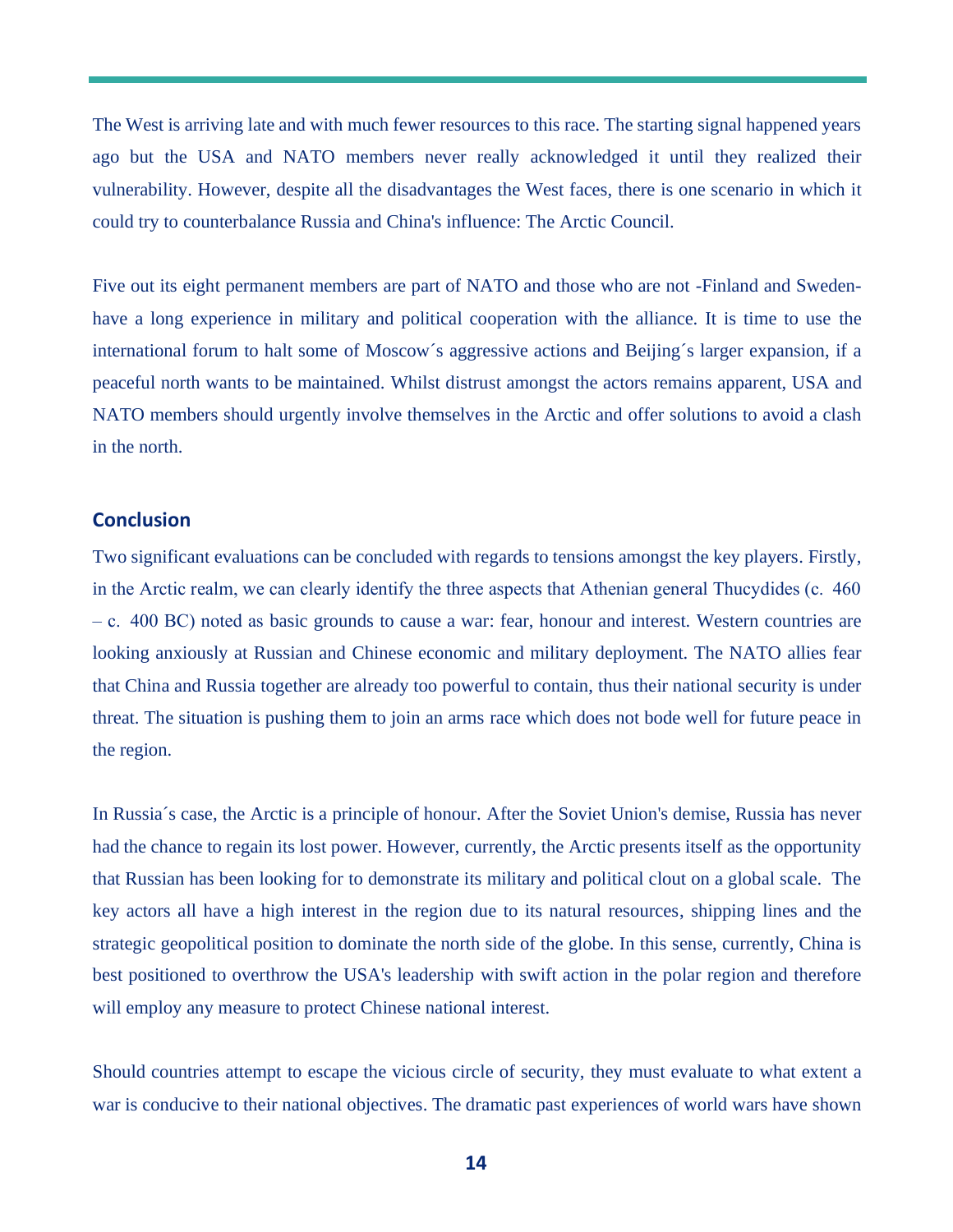that only destruction and loss follows an arm race. Based on inflamed tensions, the Arctic Council should work better as a space for dialogue to leverage and negotiate with countries to reach an arrangement that benefits all. Nonetheless, this is unlikely to happen in the current world political climate with the USA democracy in free fall and China and Russia´s authoritative rule in full expansion. Thus, for now, we can only wait and hope that the Artic serves as an exception to theory of Thucydides' triangular prophesy.

Secondly, it is essential to remember that the primary source of the Arctic's emergence is climate change. Therefore, regardless of geopolitics, the consequences of the Arctic seas ice loss are forecasted to be detrimental to us as a collective human race. Extreme weather, ocean acidification and rising sealevels are some of the many disasters that the thawing of the Arctic can produce. Big powers should take a minute to reflect on this key issue as the existence of the world they want to rule is at risk. Consequently, the price they have to pay to reverse the situation is to decline any aspiration over Arctic richness and take actions to avoid the meltdown. The globe has enough power confrontation scenarios, but the Arctic is a unique area whose survival is linked to our own.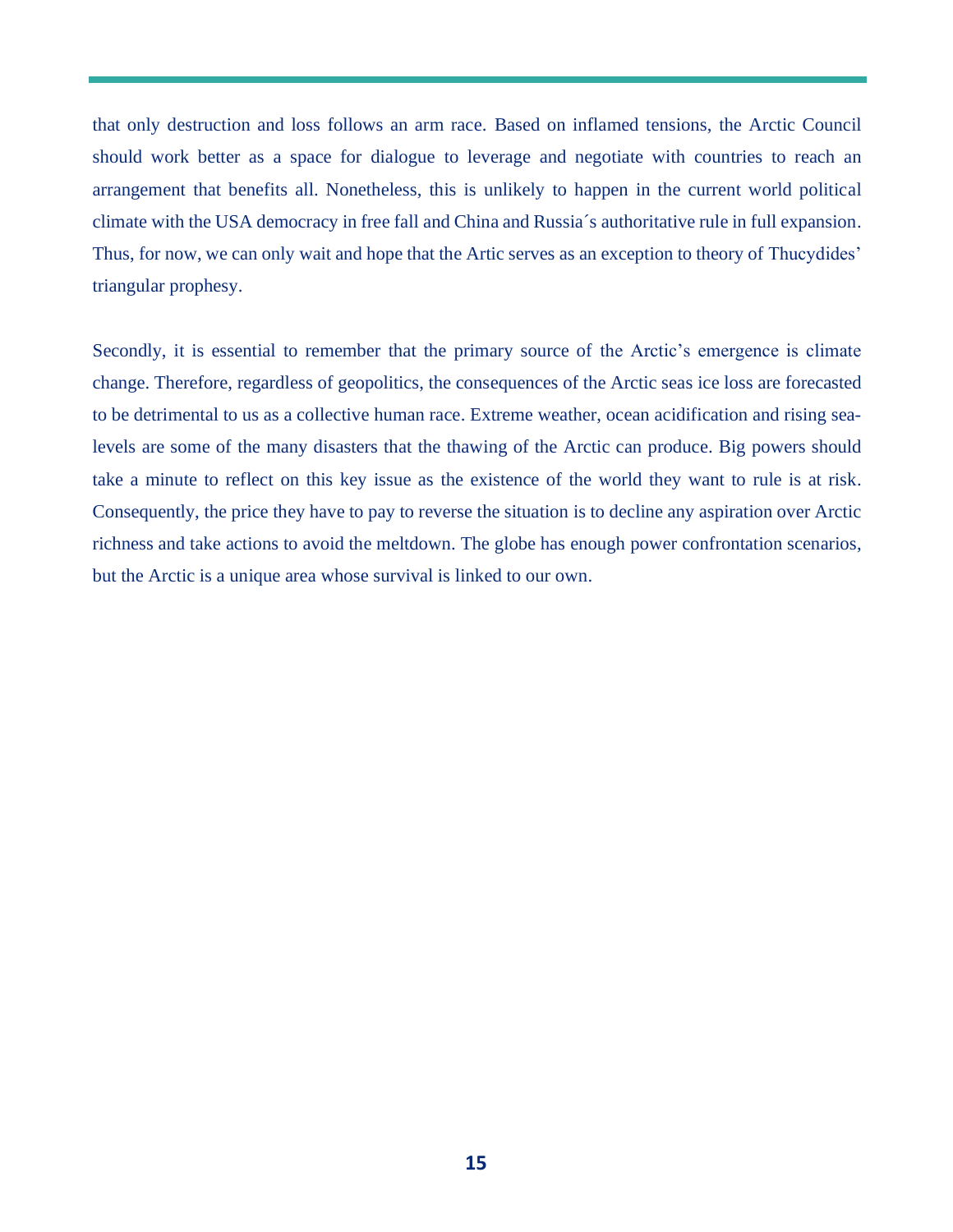### **Bibliography**

- o Arctic Centre, University of Lapand official website. "Basic information about the Arctic". Retrieved January 11, 2021 from<https://www.arcticcentre.org/EN/arcticregion>
- o Buchanan, E. "Arctic Thaw". *Foreign Affairs*. January 21, 2016. Retrieved January 9, 2021 from <https://www.foreignaffairs.com/articles/russian-federation/2016-01-21/arctic-thaw>
- o Chivers, C.J. "Russians Plant Flag on the Arctic Seabed*". The New York Times*. August 3, 2007. Retrieved January 9, 2020 from <https://www.nytimes.com/2007/08/03/world/europe/03arctic.html>
- o Chinyong Liow, J. "Arctic Summer Who Should Benefit From Global Warming?" *Foreign Affairs* June 21, 2014 Retrieved January 5, 2021 from <https://www.foreignaffairs.com/articles/arctic-antarctic/2014-06-21/arctic-summer>
- o Congressional Research Service. "Changes in the Arctic: Background and Issues for Congress". Updated 6 January 2021. Retrieved 8 January 2020 from <https://fas.org/sgp/crs/misc/R41153.pdf>
- o European Commission and HR/VP contribution to the European Council. *EU-China – A strategic outlook*. March 12, 2019 Retrieved January 17, 2021 from [https://ec.europa.eu/commission/sites/beta-political/files/communication-eu-china-a](https://ec.europa.eu/commission/sites/beta-political/files/communication-eu-china-a-strategic-outlook.pdf)[strategic-outlook.pdf](https://ec.europa.eu/commission/sites/beta-political/files/communication-eu-china-a-strategic-outlook.pdf)
- o European Environment Agency (EEA). "Projected population trends in the Arctic. January 14, 2017 and last modified June 14, 2017. Retrieved January 11, 2021 from [https://www.eea.europa.eu/data-and-maps/daviz/projected-population-trends-in-the](https://www.eea.europa.eu/data-and-maps/daviz/projected-population-trends-in-the-arctic#tab-chart_1)[arctic#tab-chart\\_1](https://www.eea.europa.eu/data-and-maps/daviz/projected-population-trends-in-the-arctic#tab-chart_1)
- o Dams, T. & van Schaik, L. & Stoetman, A. "Presence before power". *Clingendael Report*, June 2020 Retrieved January 11, 2021 from <https://www.clingendael.org/sites/default/files/2020-06/presence-before-power.pdf>
- o Department of Defense. Report to Congress. Arctic Strategy. June 2019. Retrieved January 17, 2021 from [https://media.defense.gov/2019/Jun/06/2002141657/-1/-1/1/2019-DOD-](https://media.defense.gov/2019/Jun/06/2002141657/-1/-1/1/2019-DOD-ARCTIC-STRATEGY.PDF)[ARCTIC-STRATEGY.PDF](https://media.defense.gov/2019/Jun/06/2002141657/-1/-1/1/2019-DOD-ARCTIC-STRATEGY.PDF)
- o Dettmer, J. "Russia Ups the Ante in the Arctic" VOA News. November 6, 2019. Retrieved January 11, 2021 from<https://www.voanews.com/europe/russia-ups-ante-arctic>
- o Harder, S. "Arctic Council Arctic marine shipping assessment". Retrieved January 9, 2020 from <https://commons.wikimedia.org/w/index.php?curid=36253405>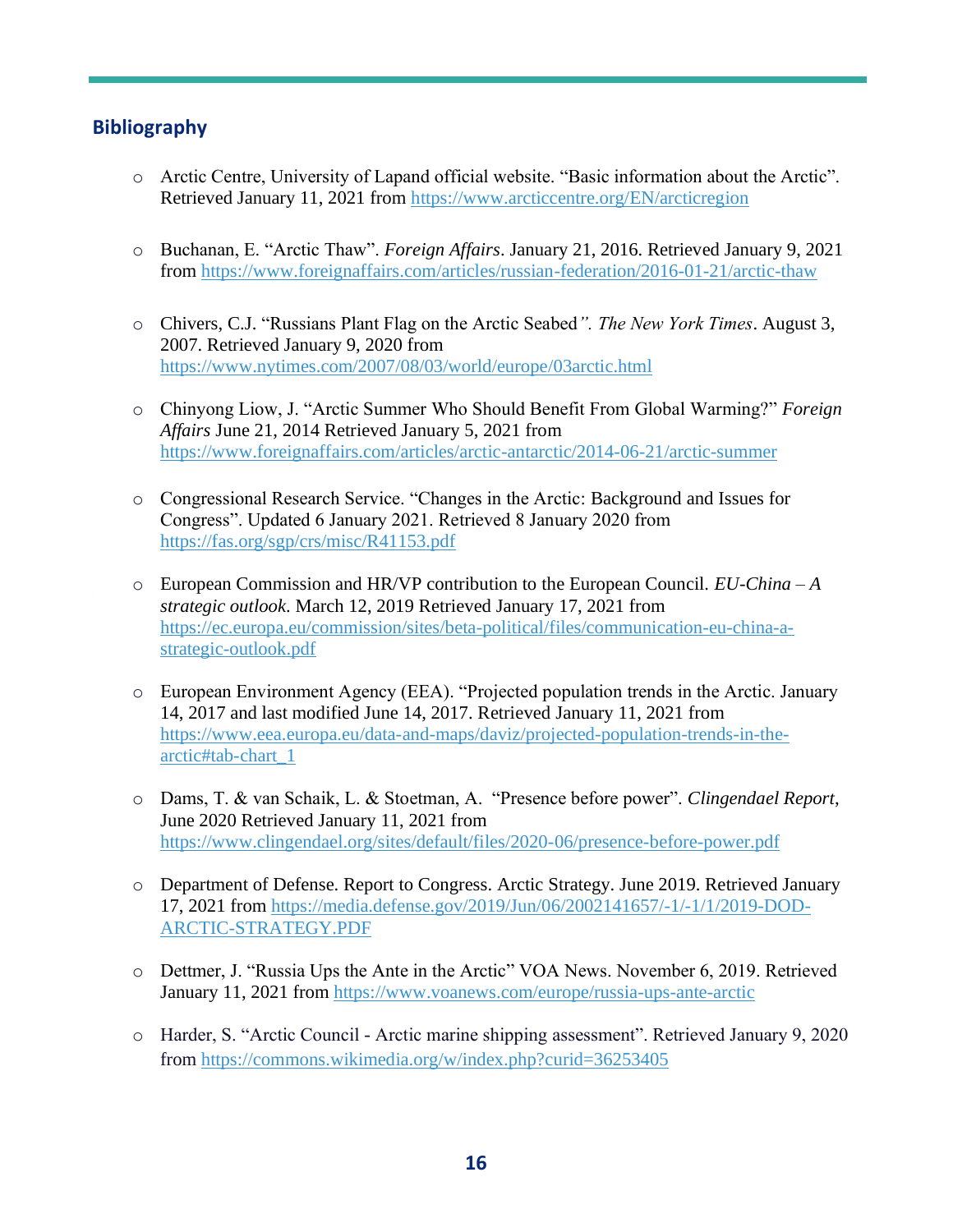- o IBRU: The Centre for Borders Research at Durham University. "Maritime jurisdiction and boundaries in the Arctic region". Last Updated May, 2020 Retrieve January 9 2021 from [https://www.dur.ac.uk/resources/ibru/resources/ArcticMapsMay2020/IBRUArcticmap06-05-](https://www.dur.ac.uk/resources/ibru/resources/ArcticMapsMay2020/IBRUArcticmap06-05-20revisedUSAclaimed-compressedpp.pdf) [20revisedUSAclaimed-compressedpp.pdf](https://www.dur.ac.uk/resources/ibru/resources/ArcticMapsMay2020/IBRUArcticmap06-05-20revisedUSAclaimed-compressedpp.pdf)
- o Information available in the official Artic Council's website. Retrieved 8 January 2020 from <https://arctic-council.org/en/about/>
- o K. Schönfeldt (Eds.). "The Arctic in International Law and Policy" (Documents in International Law, pp. xcix–cxc). Oxford: Hart Publishing. Page 288. Retrieved January 8, 2021, from<https://bit.ly/2XnYEU0>
- o Laursen, L. "Russian claim heats up battle to control Arctic sea floor" *Science*. 14 Aug 2015: Vol. 349, Issue 6249, pp. 678 DOI: 10.1126/science.349.6249.678 Retrieved January 8, 2021 from<https://science.sciencemag.org/content/349/6249/678>
- o National Geographic. "Open for Business" September 2019 issue. Retrieved January 11, 2021 from [https://www.nationalgeographic.com/environment/2019/08/map-shows-how](https://www.nationalgeographic.com/environment/2019/08/map-shows-how-ships-navigate-melting-arctic-feature/)[ships-navigate-melting-arctic-feature/](https://www.nationalgeographic.com/environment/2019/08/map-shows-how-ships-navigate-melting-arctic-feature/)
- o National Snow & Ice Data **Centre** (NSIDC) "Climate Change in the Arctic". Last updated: 4 May 2020 Retrieved 8 January 2020 from [https://nsidc.org/cryosphere/arctic](https://nsidc.org/cryosphere/arctic-meteorology/climate_change.html)[meteorology/climate\\_change.html](https://nsidc.org/cryosphere/arctic-meteorology/climate_change.html)
- o NATO's official website. "Trident Juncture 18". Media resources. Retrieved January 13, 2021 from [https://www.nato.int/cps/en/natohq/news\\_158620.htm](https://www.nato.int/cps/en/natohq/news_158620.htm)
- o Notz, D et al. (SIMIP Community ) "Arctic Sea Ice in CMIP6" Geophysical Research Letters. 17 April 2020. Retrieve January 9, 2021 from <https://agupubs.onlinelibrary.wiley.com/doi/epdf/10.1029/2019GL086749>
- o Nudelman, M. & Bender, J. "This map shows Russia's dominant militarization of the Arctic" *Business Insider*. August 7, 2015. Retrieved January 11, 2021 from <https://www.businessinsider.com/chart-of-russias-militarization-of-arctic-2015-8>
- o Østhagen, A. "The Different Levels of Geopolitics of the Arctic". *Georgetown Journal of International Affairs*. December 5, 2019. Retrieved January 8, 2021 from <https://sites.tufts.edu/lawofthesea/chapter-eight/>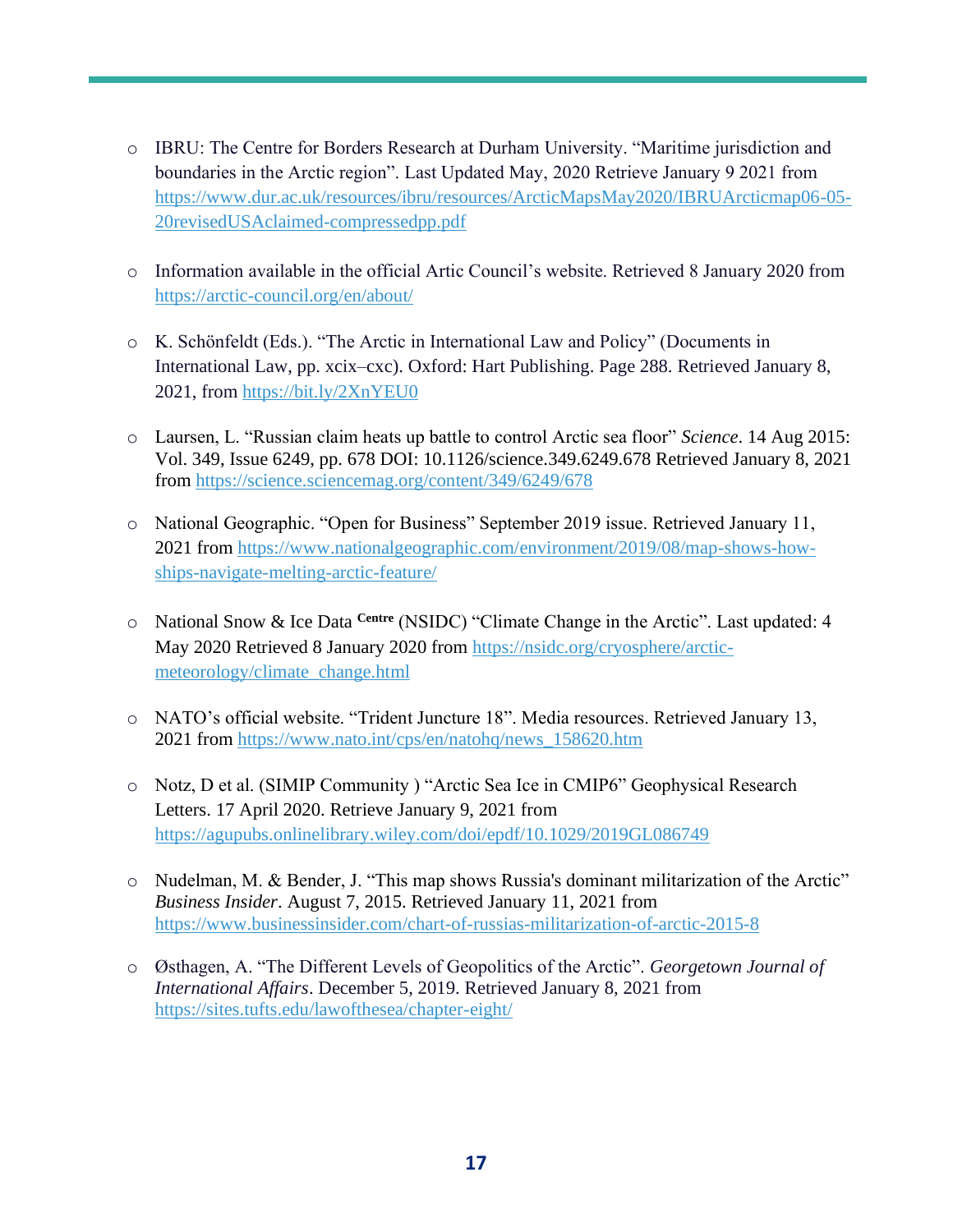- o Pedrozo, R. "Arctic Climate Change and U.S. Accession to the United Nations Convention on the Law of the Sea." *International Law Studies.* Vol. 89. (2013) Page: 164. Retrieved January 9, 2021 from [https://digital](https://digital-commons.usnwc.edu/cgi/viewcontent.cgi?referer=https://www.google.com/&httpsredir=1&article=1021&context=ils)[commons.usnwc.edu/cgi/viewcontent.cgi?referer=https://www.google.com/&httpsredir=1&a](https://digital-commons.usnwc.edu/cgi/viewcontent.cgi?referer=https://www.google.com/&httpsredir=1&article=1021&context=ils) [rticle=1021&context=ils](https://digital-commons.usnwc.edu/cgi/viewcontent.cgi?referer=https://www.google.com/&httpsredir=1&article=1021&context=ils)
- o Peters, G.P. (et a.) "Future emissions from shipping and petroleum activities in the Arctic". *Atmospheric chemistry and physic*s. June 2011 DOI: 10.5194/acp-11-5305-2011. Retrieved January 9, 2020 from [https://www.researchgate.net/publication/241427639\\_Future\\_emissions\\_from\\_shipping\\_and](https://www.researchgate.net/publication/241427639_Future_emissions_from_shipping_and_petroleum_activities_in_the_Arctic) [\\_petroleum\\_activities\\_in\\_the\\_Arctic](https://www.researchgate.net/publication/241427639_Future_emissions_from_shipping_and_petroleum_activities_in_the_Arctic)
- o Pflüger, F. "A new security challenge: The geopolitical implications of climate change" *Atlantic Council*. February 10, 2020. Retrieved January 11, 2021 from [https://www.atlanticcouncil.org/blogs/energysource/a-new-security-challenge-the](https://www.atlanticcouncil.org/blogs/energysource/a-new-security-challenge-the-geopolitical-implications-of-climate-change/)[geopolitical-implications-of-climate-change/](https://www.atlanticcouncil.org/blogs/energysource/a-new-security-challenge-the-geopolitical-implications-of-climate-change/)
- o *Russian Insigth* Youtube Channel. "Putin Addresses Arctic International Forum: There is no potential for conflict in the Arctic". March 31, 2017. Retreived January 12, 2021 from <https://youtu.be/1ySZ-Ut9194>
- o Shea, N. "A thawing Arctic is heating up a new Cold War". *National Geographic*. September 2019 issue. Retrieved January 10, 2021 from [https://www.nationalgeographic.com/adventure/2019/08/how-climate-change-is-setting-the](https://www.nationalgeographic.com/adventure/2019/08/how-climate-change-is-setting-the-stage-for-the-new-arctic-cold-war-feature/)[stage-for-the-new-arctic-cold-war-feature/](https://www.nationalgeographic.com/adventure/2019/08/how-climate-change-is-setting-the-stage-for-the-new-arctic-cold-war-feature/)
- o The U.S. Geological Survey (USGS). "Circum-Arctic Resource Appraisal: Estimates of Undiscovered Oil and Gas North of the Arctic Circle". USGS Fact Sheet 2008-3049. Retrieved January 9, 2021 from<https://pubs.usgs.gov/fs/2008/3049/fs2008-3049.pdf>
- o The Coast Guard Office of Waterways and Ocean Policy "Major icebreakers of the world". *United States Coast Guard* (USCG). May 1, 2017. Retrieved January 10, 2021 from [https://www.dco.uscg.mil/Portals/9/DCO%20Documents/Office%20of%20Waterways%20a](https://www.dco.uscg.mil/Portals/9/DCO%20Documents/Office%20of%20Waterways%20and%20Ocean%20Policy/20170501%20major%20icebreaker%20chart.pdf?ver=2017-06-08-091723-907) [nd%20Ocean%20Policy/20170501%20major%20icebreaker%20chart.pdf?ver=2017-06-08-](https://www.dco.uscg.mil/Portals/9/DCO%20Documents/Office%20of%20Waterways%20and%20Ocean%20Policy/20170501%20major%20icebreaker%20chart.pdf?ver=2017-06-08-091723-907) [091723-907](https://www.dco.uscg.mil/Portals/9/DCO%20Documents/Office%20of%20Waterways%20and%20Ocean%20Policy/20170501%20major%20icebreaker%20chart.pdf?ver=2017-06-08-091723-907)
- o The Fletcher School: Tufts University "The Arctic and the LOSC". Chapter 8: The Arctic & the LOSC. Law of the Sea: A Policy Primer. Retrieved January 8, 2021, from <https://sites.tufts.edu/lawofthesea/chapter-eight/>
- o United Nations Convention on the Law of the Sea (UNLOSC) December 10, 1982. Retrieve January 9, 2021 from [https://www.un.org/Depts/los/convention\\_agreements/convention\\_overview\\_convention.htm](https://www.un.org/Depts/los/convention_agreements/convention_overview_convention.htm)